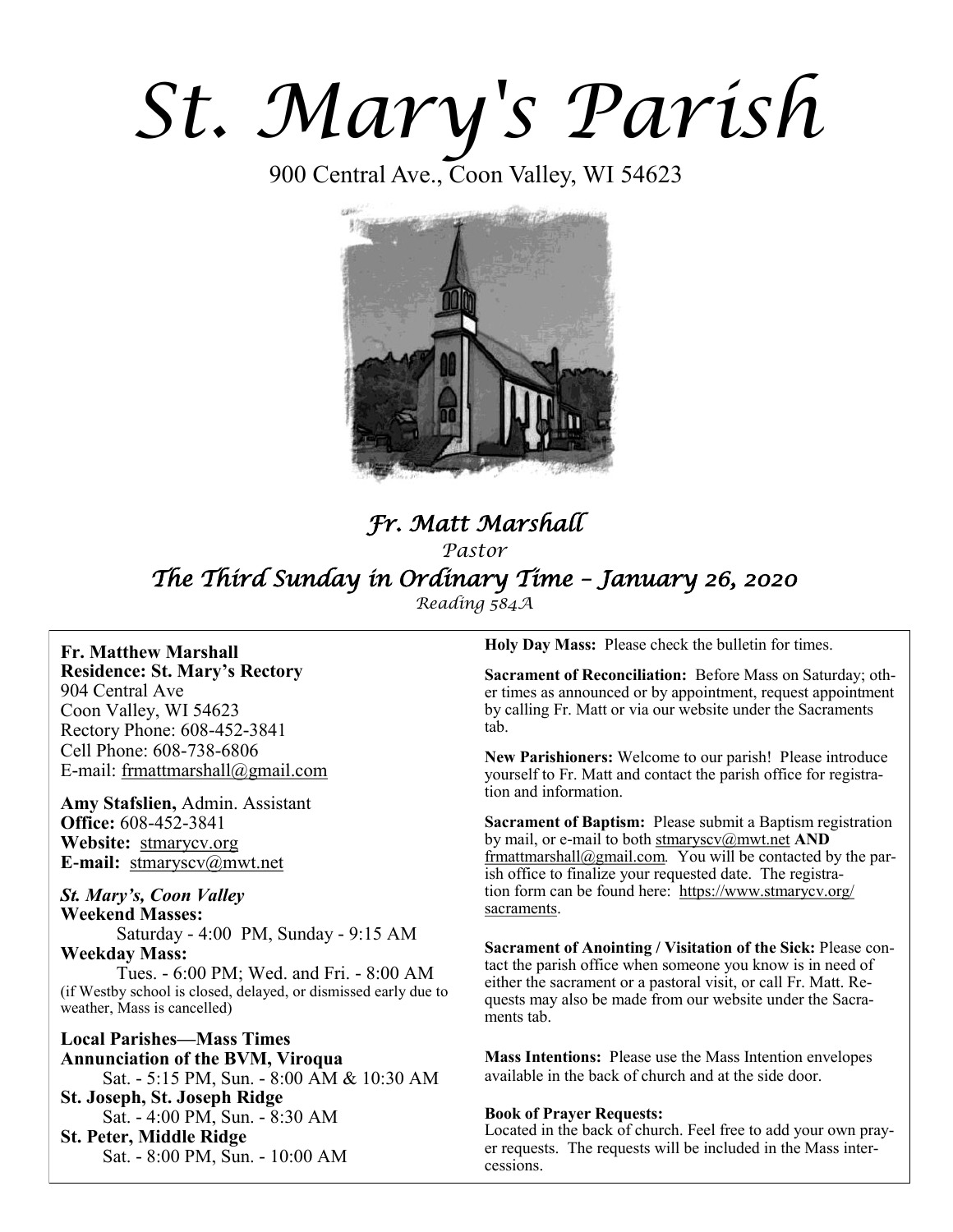**—————————————————————————–———–-——–--—————————————–—**

## **SUNDAY, JANUARY 26, 2020**

- 1) Isaiah 8:23–9:3
- 2) 1 Corinthians 1:10-13, 17
- 3) Matthew 4:12-23 or 4:12-17

FOCUS: The life of a disciple calls for repentance and courage.

Jesus fulfils all prophecy and brings light to our darkness. He calls his disciples out of their way of life – from fishermen to fishers *of* men. He calls us to follow him, too, so as to bring light, truth and goodness into a world that needs repentance.

#### LITURGY OF THE WORD

In the first reading, Isaiah writes of the day when all gloom is gone. Light will come to *the people who walked in darkness*, and they will rejoice. Saint Paul urges the Corinthians to have *no divisions among [them]*. In Matthew's Gospel, Jesus, walking by the Sea of Galilee, calls Simon, Andrew, James and John to follow him. The brothers leave everything and follow Jesus.



| <b>Giving Last Week</b> | Week 03                      | 1/19/2019  |
|-------------------------|------------------------------|------------|
| <b>Adult Envelopes</b>  | \$1718.00 Needed Weekly      | \$1,900.00 |
| Offertory               | \$97.00 Received This Week   | \$1,815.00 |
| Total                   | <b>\$1,654.00</b> YTD Needed | \$5,700.00 |
|                         | <b>YTD</b> Received          | \$5,226.00 |
| 36 Env. Received        | Difference                   | (474.00)   |

## Mass Intentions

| We have the following dates available for the next few<br>months: Feb. 14, 18, 25, 28, & 29. Mar. 3, 4, 6, 10, 11, 14,<br>$17, 20, 27, 29, \& 31.$<br>Please use the Mass Intention Envelopes located in the back<br>and by the side door to request a Mass. Thank you. |
|-------------------------------------------------------------------------------------------------------------------------------------------------------------------------------------------------------------------------------------------------------------------------|
| Jan. 25 - 11:00 PM ~ †Edwin Sedevie                                                                                                                                                                                                                                     |
| Jan. 26 - 9:15 AM $\sim$ †Kylie Von Ruden                                                                                                                                                                                                                               |
| Jan. 28 - 6:00 PM $\sim$ Our Parish Family                                                                                                                                                                                                                              |
| Jan. 29 - 8:00 AM ~ †Anna Kerska                                                                                                                                                                                                                                        |
| Jan. 31 - 8:00 AM $\sim$ Our Parish Family                                                                                                                                                                                                                              |

Feb. 01 - 4:00 PM  $\sim$  Health of Faith Nemec

Feb. 02 - 9:15 AM  $\sim$  †Deceased members of the Fleming and Ollendick Families

#### **Word of God Sunday**

Today is the 3rd Sunday in Ordinary Time and also a brand new feast day in the Catholic world, *Word of God Sunday*. The liturgical changes we began a few weeks ago were with this new feast day in mind.

Pope Francis established this day to help us remember the important place of God's Word in our lives. We added candles to our ambo and started using a Gospel book at every Sunday Eucharist. This Sunday you will notice that we are using our special feast day parament for the ambo. It providentially depicts the Word of God as God's presence. I will also conclude the Gospel reading today with a special blessing with the Book of Gospels. Usually only heard at the Cathedral with Bishop, today we will all remember that the words of the Gospel have the power to heal us.

 $\sim$ Fr. Matt

| <b>Annual Appeal 2019-2020</b>                   |                      |                       |  |  |
|--------------------------------------------------|----------------------|-----------------------|--|--|
| As of 01/24/2020                                 | <b>Total Pledged</b> | <b>Total Payments</b> |  |  |
| Pledged/Paid                                     | \$13,395.00          | \$12,695.00           |  |  |
| <b>Target Amount</b>                             | \$11,755.00          | \$11,755.00           |  |  |
| <b>Under Target</b>                              | \$1,640.00           | \$940.00              |  |  |
| Percent Pledged: 113.95%, Percent Received: 108% |                      |                       |  |  |
| Number Contributing:                             | 35                   |                       |  |  |

*WE HAVE REACHED OUR TARGET!!! ALL DONATIONS FROM THIS POINT FORWARD WILL BE RETURNED TO THE PARISH!*  Thank you all who have donated! Extra cards and envelopes are located at the church doors, or you may give online at: https://diolc.org/donate-online, under Designation, choose: 2019 (445) St. Mary Parish. Keep in mind that any money donated beyond the goal is returned to the parish untaxed by the Diocese.

# Next Week in Service

If you are not able to be at the Mass scheduled below, please find a substitute. Thank you

|                            | Sat., Feb. 01<br>4:00 PM        | Sun., Feb 02<br>9:15 AM       |  |  |
|----------------------------|---------------------------------|-------------------------------|--|--|
| Servers:                   | <b>Volunteers</b>               | Grant and Aliyah<br>McCauley  |  |  |
| Reader (s):                | Jeana LeJeune                   | Keith Kenyon                  |  |  |
| Communion<br>Minister (s): | Jeana LeJeune                   | Sue Humfeld                   |  |  |
| Ushers:                    | Andy LeJeune and<br>Volunteer   | Dave Humfeld and<br>Volunteer |  |  |
| Money<br>Counters:         | Laura Wieczorek and Curt Horman |                               |  |  |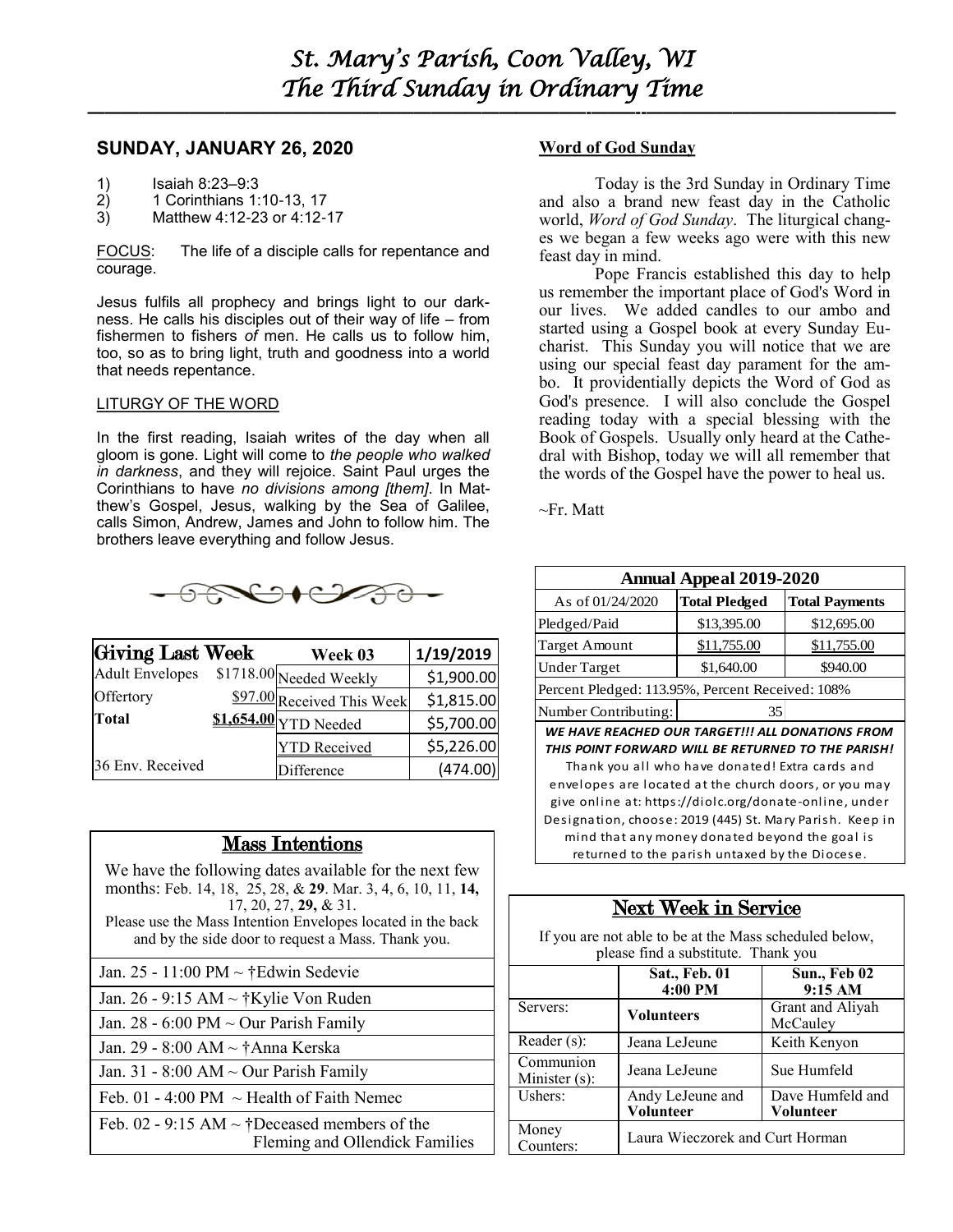| <b>Upcoming Events/Calendar</b> |                   |                                                                               |  |  |
|---------------------------------|-------------------|-------------------------------------------------------------------------------|--|--|
| Jan. 26                         | A fter<br>Mass    | <b>Religious Education Classes</b>                                            |  |  |
| Feb. 1/2                        | During<br>Mass    | Special Collection for Catholic Cam-<br>paign for Human Development<br>(CCHD) |  |  |
| Feb. 1/2                        | During<br>Mass    | Blessing of St. Blaise                                                        |  |  |
| Feb. 2                          | A fter<br>Mass    | <b>Religious Education Classes</b>                                            |  |  |
| Feb. 7                          | 8:00 AM           | Mass and First Friday Adoration                                               |  |  |
| Feb. 9                          | A fter<br>Mass    | Religious Education Classes/Trip to<br>the Synagogue                          |  |  |
| Feb. 16                         |                   | NO Religious Education Classes                                                |  |  |
| Feb 23                          | A fter<br>Mass    | <b>Religious Education Classes</b>                                            |  |  |
| Feb. 26                         | 8:00 AM           | NO morning Mass this day                                                      |  |  |
| Feb 26                          | $7:00 \text{ PM}$ | Ash Wednesday Service                                                         |  |  |
| Mar. 1                          | A fter<br>Mass    | <b>Religious Education Classes</b>                                            |  |  |

# Parish Announcements

# **Synagogue Field Trip, Sunday February 9th**

We will be taking a field trip to the synagogue in La Crosse. We will depart around 10:30 AM by way of bus (thank you Aquinas!). Our Sunday school students will be offered seats first, along with the students from Immanuel Lutheran in Viroqua. After they are on we will offer seats to anyone else interested. Rabbi Brian Searle will talk with us for about an hour and then their community has offered us some snacks to follow in their hall. After some time of visiting we will head to Pizza Doctors for a lunch buffet. We should arrive back here at St. Mary's around 2:30 - 3 PM*.* **All are welcome to attend.** Please sign up in the back of church this weekend or next so that I can get a head count to Rabbi Brian.

## **Prayers Before Mass**

We have been doing an additional prayer before Mass for many months now. This was the request of Bishop Callahan leading up to this weekend's Diocesan announcement. For these weeks of Ordinary Time before Lent we will stop using that pre-Mass prayer and let our Sunday Eucharist return to normal, so to speak. I am open to feedback about the prayers though. *Were they helpful? Would you like to continue that practice at our parish?* Please let Fr. Matt know so that we can prepare accordingly for Lent and Easter. Thank you!

# **Our Deepest Sympathy to the Family of:**

**Stella Hohlfeld**  who passed away on January 22, 2020



**~ Life is a dream walking, death is going home ~**

# **New Liturgical Ministry Schedules**

Altar servers signup online at: [https://](https://www.signupgenius.com/go/5080d49aead2ea1fb6-server4) [www.signupgenius.com/go/5080d49aead2ea1fb6](https://www.signupgenius.com/go/5080d49aead2ea1fb6-server4) [server4](https://www.signupgenius.com/go/5080d49aead2ea1fb6-server4)

**Next week our special collection will support the Catholic Campaign for Human Development.** More than forty-six million people in the United States live in poverty today. This collection supports programs that empower people to identify and address obstacles as they work to make permanent and positive changes for their communities. Learn more about the Catholic Campaign for Human Development at usccb.org/cchd/collection.

## **Order Anything on Amazon? Use Amazon Smile!**

*Amazon Smile* is the charitable arm of Amazon.com, please choose St. Mary's Parish every time you make a purchase through Amazon Smile. Log in to: [amazon.com/smile](http://amazon.com/smile) and click the word "supporting" under the search bar. You can search for St. Mary's by typing, "St. Mary Parish Coon Valley" **or simply click the link on our parish website: <stmarycv.org>**

# Diocesan/Local Announcements

## **Catholic Schools Week: Learn. Serve. Lead. Succeed.**

Please take time to celebrate with the Catholic School students and their families in our diocese, and please pray for the continued success of our Catholic Schools. **Bishop Callahan's Catholic Schools Week Video Greeting,**  https://www.youtube.com/watch?

v=AxKoWeZCR7I&feature=youtu.be



**Annual Appeal-** 2019 tax acknowledgements will be mailed by 1/31/2020. Parishioners should receive them in mailboxes the week of 2/3/20. Please call or email Sarah Komperud if you have any questions, 608-791- 2653 or skomperud@diolc.org.